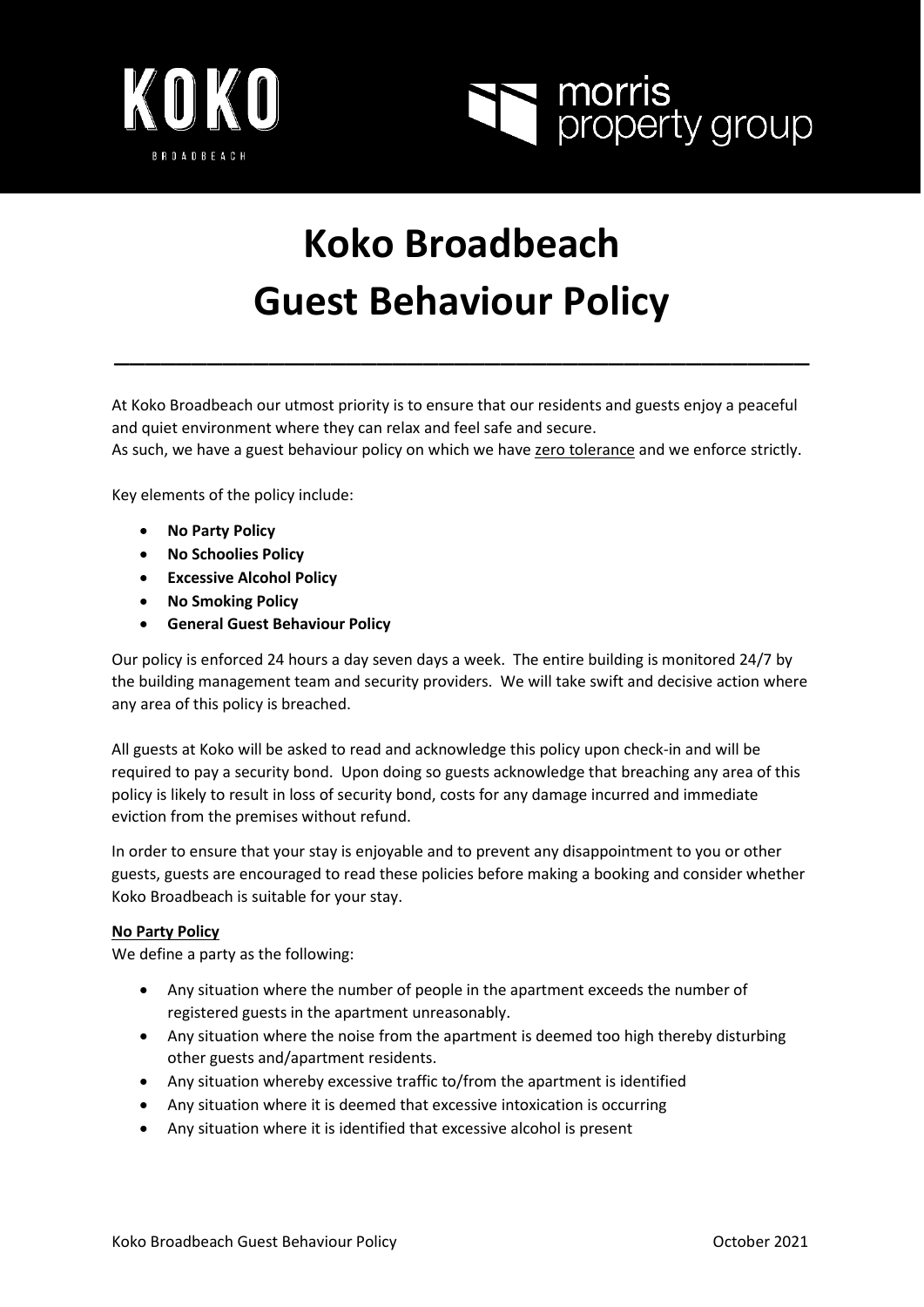- In the event that the apartment/guest is identified as having a party, building management and/or the building security services reserve the right to immediately request all occupants of the apartment including, the registered guests to vacate the premises immediately.
- In the event that an eviction occurs, the registered guests will be charged for that night's accommodation and for any expense resulting from additional cleaning of the apartment, replacement for any furniture/fixture/fitting breakage, as well as for any required repairs

If a small but excessively noisy gathering occurs within the apartment, and not a party as defined above, Koko management and/or our security services provider will request that any excessive noise is immediately stopped and issue a warning to the registered guests.

Should the request not be adhered to, and our management and our security serviced provider are required to return to the same apartment or another apartment associated with the guests who received the first warning again guest will receive a final warning before eviction and will lose their security bond.

## **No Schoolies Policy**

The School Leavers (Schoolies) Festival takes place during the last two weeks of November. Koko Broadbeach is in no way affiliated with the Schoolies festival and we will not accept bookings for schoolies. We reserve the right to refuse any booking or evict any persons who are deemed to be affiliated with the Schoolies Festival.

This policy applies in conjunction with our No Party Policy.

Furthermore, Koko Broadbeach is not equipped to provide the extended level of service required and does not have the resources available to provide the additional safety and security measures necessary for schoolies.

Those seeking to book for this festival would be better served by dedicated accommodation providers who can cater to the special requirements of school leavers.

### **Excessive Alcohol Policy**

Management will also monitor those who bring excessive amounts of alcohol into the building. This includes common areas and resident amenities such as the pool, BBQ area, residents lounge and gym. All of these areas are monitored by CCTV so that management and security services may detect breaches immediately.

We deem excessive alcohol as multiple cases/cartons of beer, cider or pre-mixed drinks along with multiple bottles or cases of spirits/wine or other alcohol.

In the event that a guest, or any persons associated with that guest, are identified as bringing excessive amounts of alcohol into Koko Broadbeach that person will be requested to relinquish the alcohol to the resort. It will then be stored in safekeeping for their retrieval on departure, or alternatively for the alcohol to be permanently removed off the premises

If at any stage should a person be deemed in breach of this policy, and refuse to abide by the requests of management and security, the person will be requested to leave the premises